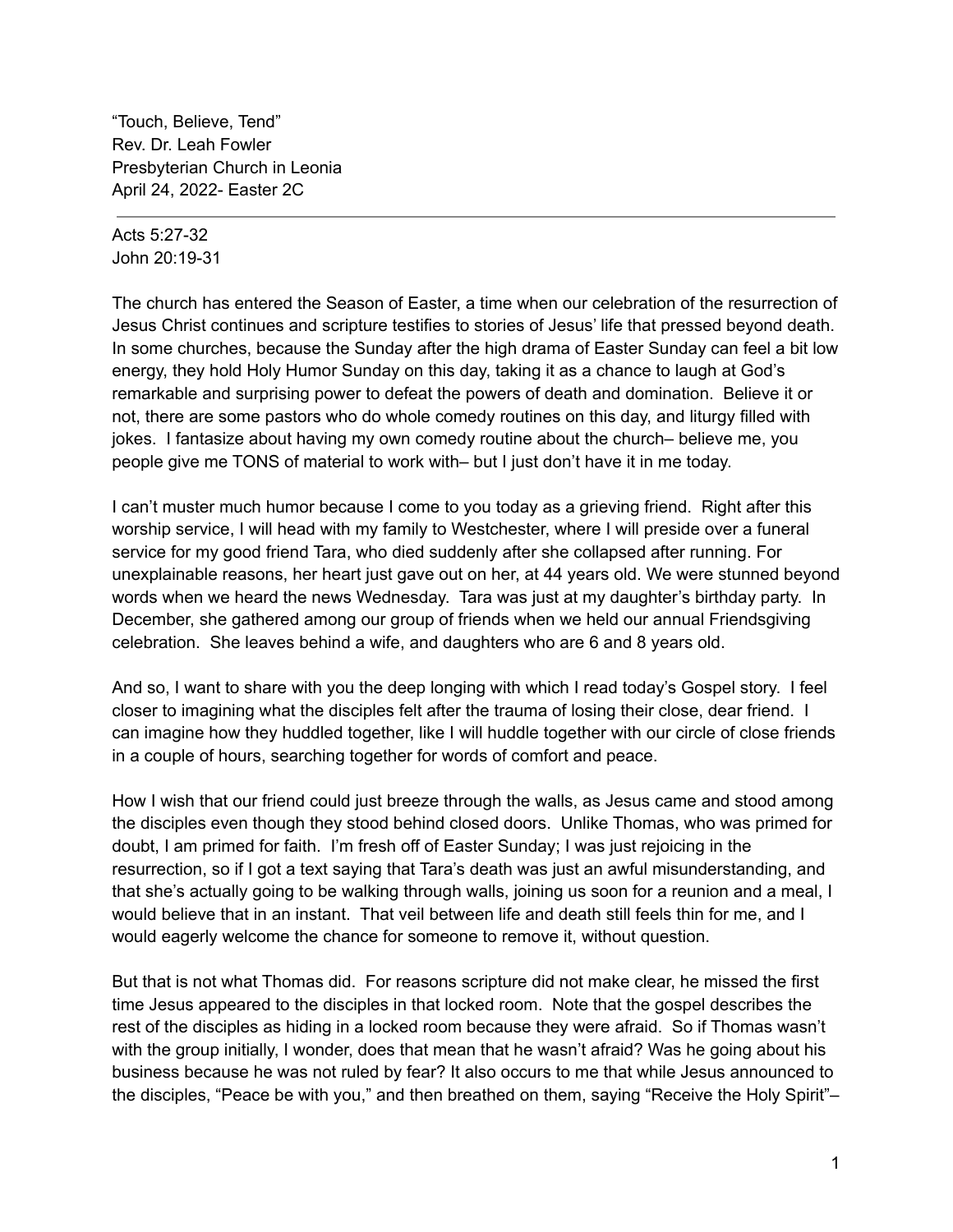clearly they weren't concerned about COVID– Thomas was *not* part of that group. He did not get breathed upon, that we see recorded.

When Thomas showed up, they announced to him, "We have seen the Lord" but he dismissed them, saying, "Unless I see the mark of the nails on his hands and put my finger in the mark of the nails and my hand in his side, I will not believe." We give Thomas a hard time, naming him throughout history as "Doubting Thomas," but the truth is that he wasn't asking for much more than what Jesus offered to the disciples the first time he appeared to them in that room, when Jesus showed them his hands and his side. The questions Thomas asked lead to answers we all long to hear, see, and touch.

There's a leader in our church who is one of our most helpful members. This person is on a few committees. But one thing I have noticed is, whenever I charge forth with an idea in our church, the person has what seems like *a million* questions. At first, I thought those questions were resistance. However, over time I have realized the questions are really trying to put flesh on the idea, and make it more concrete. This questioning disciple has actually helped me over time as a pastor to slow down, and to make sure that other people understand and are on board before we begin any process. Even though it keeps me from charging ahead, whatever movement I do make becomes so much richer because of the broad understanding this church member has asked that I form. You see, questioners strengthen the body of Christ.

Maybe Thomas demanded to see Jesus' wounds because he knew just how holy it would be if God could show up with wounds. I come to you as a pastor charged with messages of good news, but the truth is that I have my scars. A seminary professor once taught us to preach from our scars, not our wounds. But the truth is, as we share our lives in our community together, sometimes you may catch a glimpse of a wound that has not yet healed. What has been resurrected in me with my friend's death is the profound awareness of how fragile life is; a fragility that awakened with past deaths of loved ones, and now stirred anew.

I do think Thomas received the Holy Spirit. It may be like that time when we were ordaining elders and deacons, and I forgot to call Ellen, who was to become a new Elder, to the kneeling bench for the prayer of the Holy Spirit. Halfway through the prayer I realized my mistake and called Ellen to get over there and kneel. She did, and I have no doubt that the Holy Spirit still moved on her, even though she was late to the prayer by no fault of her own.

Jesus transfers the Holy Spirit with his breath, and this reminds me of the breath of God, also translated as wind, that hovered over the earth at the beginning of creation, when nothing was yet formed. From that breath, God spoke, and the world was called into order. Sun and moon. Night and day. Water and land. All kinds of vegetation. Creatures of the air and sea. Creatures of the land. Humankind, made in God's own image. God saw all this and called it good.

However, we have interrupted the rhythms of God's creation. Not only that, we have caused its very wounds.